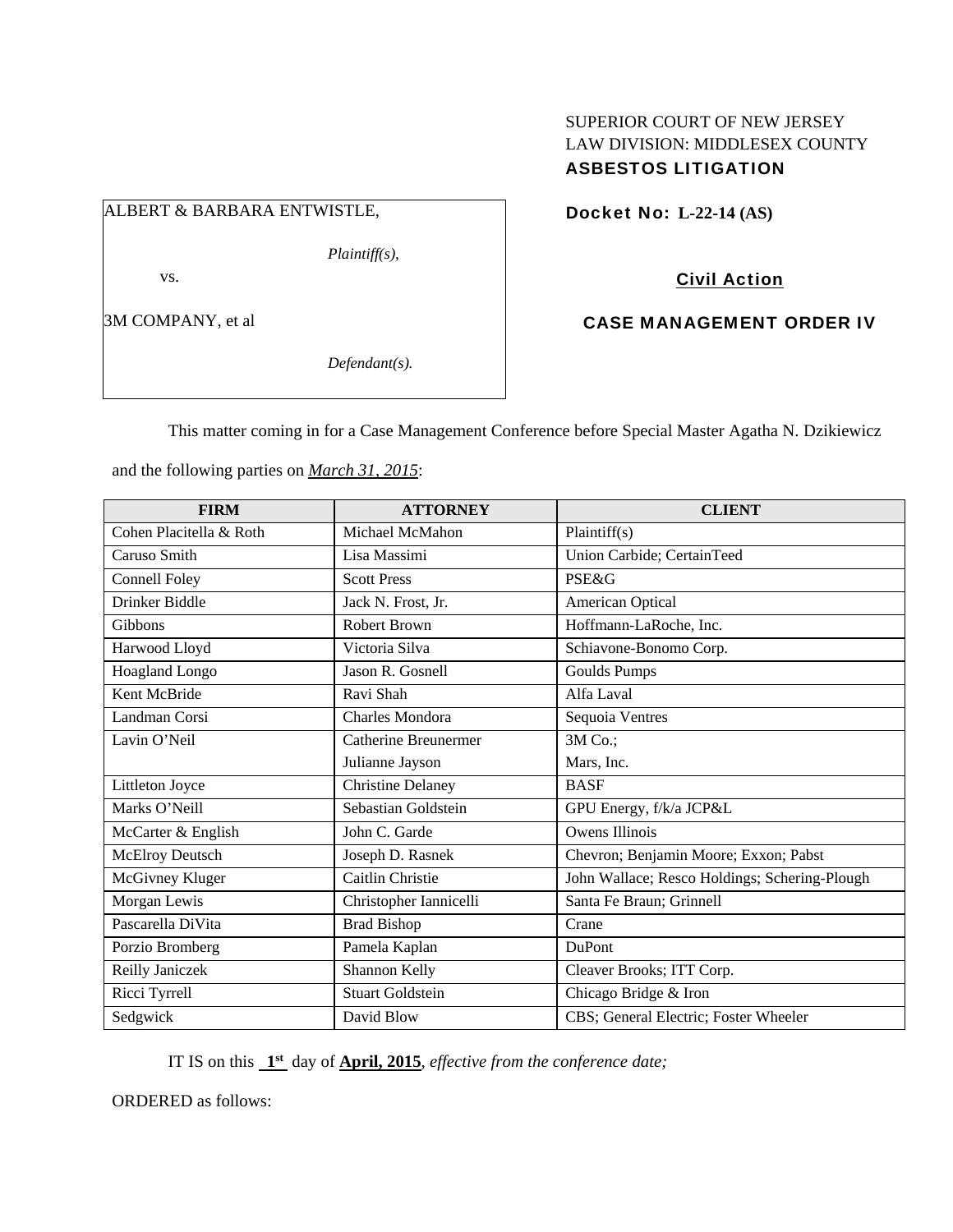Counsel receiving this Order through computerized electronic medium (E-Mail) shall be deemed by the court to have received a copy of the filed original court document. Any document served pursuant to this Order shall be deemed to be served by mail pursuant to *R*.1:5-2.

## **DISCOVERY**

| May 29, 2015 | Fact discovery, including depositions, shall be completed by this date. Plaintiff's   |
|--------------|---------------------------------------------------------------------------------------|
|              | counsel shall contact the Special Master within one week of this deadline if all fact |
|              | discovery is not completed.                                                           |

June 30, 2015 Depositions of corporate representatives shall be completed by this date.

### **EARLY SETTLEMENT**

| July 10, 2015 | Settlement demands shall be served on all counsel and the Special Master by this date. |
|---------------|----------------------------------------------------------------------------------------|
|---------------|----------------------------------------------------------------------------------------|

#### **SUMMARY JUDGMENT MOTION PRACTICE**

- July 24, 2015 Summary judgment motions shall be filed no later than this date.
- August 21, 2015 Last return date for summary judgment motions.

#### **MEDICAL DEFENSE**

- June 30, 2015 Plaintiff shall serve a wrongful death report, if any, by this date.
- September 30, 2015 Defendants shall identify its medical experts and serve medical expert reports, if any, by this date. **In addition, defendants shall notify plaintiff's counsel (as well as all counsel of record) of a joinder in an expert medical defense by this date.**

#### **LIABILITY EXPERT REPORTS**

- July 17, 2015 Plaintiff shall identify its liability experts and serve liability expert reports or a certified expert statement by this date or waive any opportunity to rely on liability expert testimony.
- September 30, 2015 Defendants shall identify its liability experts and serve liability expert reports, if any, by this date or waive any opportunity to rely on liability expert testimony.

#### **ECONOMIST EXPERT REPORTS**

- July 17, 2015 Plaintiff shall identify its expert economists and serve expert economist report(s), if any, by this date or waive any opportunity to rely on economic expert testimony.
- September 30, 2015 Defendants shall identify its expert economists and serve expert economist report(s), if any, by this date or waive any opportunity to rely on economic expert testimony.

\_\_\_\_\_\_\_\_\_\_\_\_\_\_\_\_\_\_\_\_\_\_\_\_\_\_\_\_\_\_\_\_\_\_\_\_\_\_\_\_\_\_\_\_\_\_\_\_\_\_\_\_\_\_\_\_\_\_\_\_\_\_\_\_\_\_\_\_\_\_\_\_\_\_\_\_\_\_\_\_\_\_\_\_\_\_\_\_\_\_\_\_\_\_\_\_\_\_\_\_\_\_\_\_\_\_\_\_\_\_